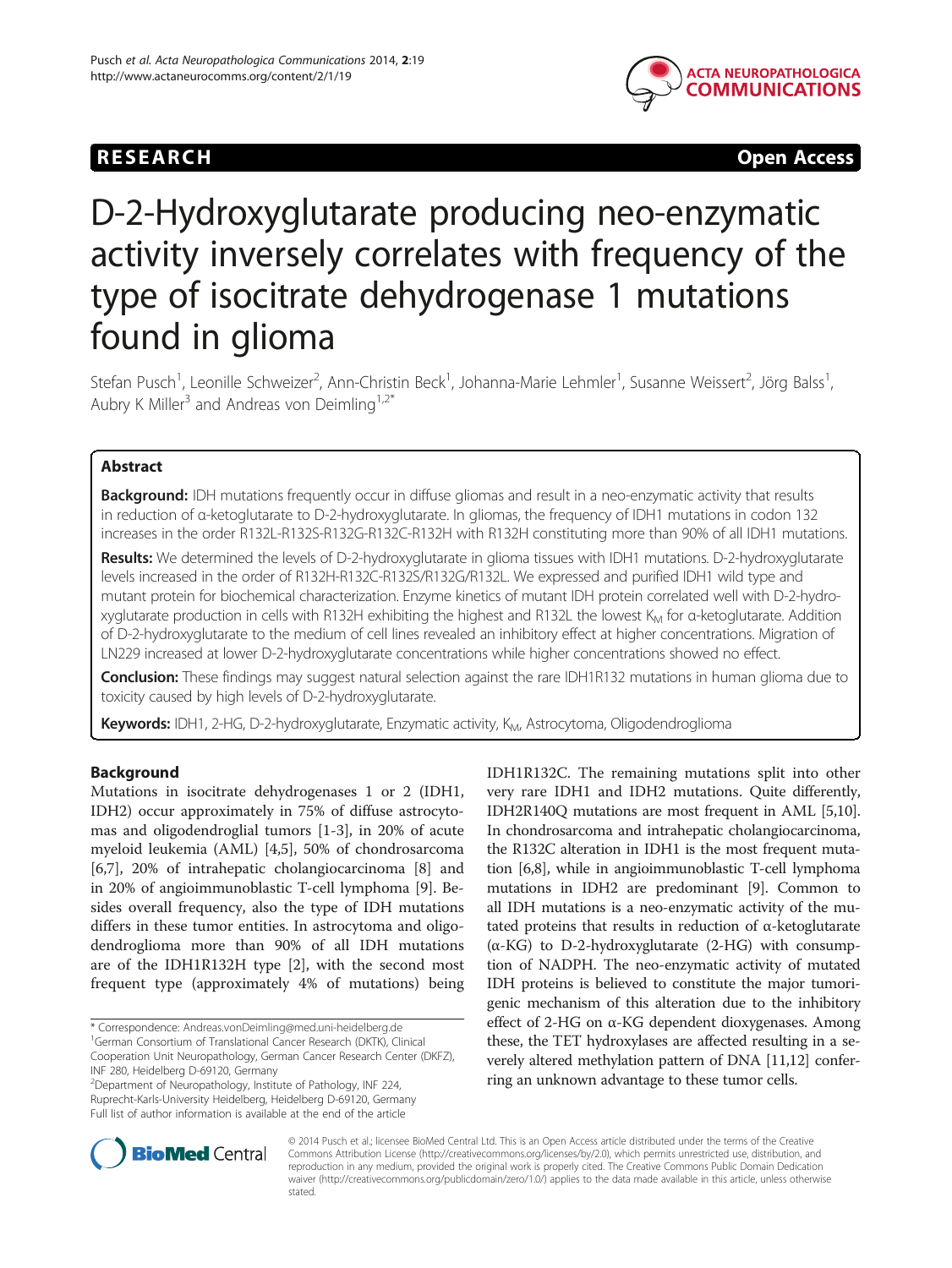In astrocytoma and oligodendroglioma, we detected higher 2-HG levels in rare IDH1 mutations than in the most common IDH1R132H alteration [\[13](#page-9-0)]. A similar observation was made for IDH2, with cells carrying mutations affecting R172 exhibiting higher 2-HG concentrations than those with mutations in R140 [\[14\]](#page-9-0). These findings suggest different enzyme activity grades for the variant IDH mutants.

To explore the potential role of different mutation types in the formation of astrocytomas and oligodendroglial tumors, we determined the enzyme kinetics of wild type IDH1 and with the mutations R132H, R132C, R132G, R132S, R132L and R100Q followed by quantification of 2-HG in transfected cells and in human tumor tissues, and examined the effects on viability.

# Methods

#### FFPE samples, DNA extraction and IDH1 sequencing

The collection of IDH1 mutant tumors consist out of previously published specimen [\[1](#page-8-0),[2](#page-8-0),[15](#page-9-0)] and tumors collected at the neuropathology department of the pathological institute of Heidelberg.

The DNA extractions form FFPE samples were performed by hand using Invisorb Genomic DNA Kit II (Invitek, Berlin, Germany) or semi-automated using Maxwell® 16 FFPE Plus LEV DNA Purification Kit (Promega, Madison, USA) following the manufacturer's protocol.

The sequencing of published specimen was performed as described in the earlier publications. Our most recent probes were sequenced by generating a fragment of 212 bp length spanning the catalytic domain of IDH1 including codon 100 and 132 using 60 ng each of the sense primer IDH1-JM\_f TGATGAGAAGAGGGTTGAGGA and the antisense primer IDH1-JM\_r GCAAAATCACAT TATTGCCAAC. PCR using standard buffer conditions, 20 ng of DNA and GoTaq DNA Polymerase (Promega, Madison, USA) employed 35 cycles with denaturing at 95°C for 30 s, annealing at 57°C for 40 s and extension at 72°C for 50 s in a total volume of 15 μl.

A total of 2 μl of the PCR amplification product was submitted to the sequencing reaction using the BigDye Terminator v3.1 Sequencing Kit (Applied Biosystems, Foster City, USA). Twenty-five cycles were performed employing 12 ng of the sense primer IDH1-JM\_f TGAT GAGAAGAGGGTTGAGGA, with denaturing at 95°C for 30 s, annealing at 57°C for 15 s and extension at 60°C for 240 s. A second round of sequencing analysis was performed using the antisense primer IDH1-JM\_r GCAAAATCACATTATTGCCAAC and the sequencing reaction conditions as described above. Sequences were determined using the semi-automated sequencer (ABI 3100 Genetic Analyzer, Applied Biosystems, Foster City) and the Sequence Pilot version 3.1 (JSI-Medisys, Kippenheim, Germany) software.

#### IDH1 mutant generation and cloning

IDH1 mutants were generated using the site directed mutagenesis method. Therefore, primers for each mutation were created and used on IDH1 wt cDNA in pDONR221 (DKFZ clone repository). Each mutation was confirmed by Sanger sequencing using the same procedure as described for the FFPE samples. The pDONR221 clones were used for all further LR-reactions into the described destination vectors. LR-reactions were performed following the manufacturers protocol (Invitrogen, Carlsbad, USA).

#### IDH1 protein purification

To purify the different IDH1 proteins, the cDNAs were transferred into pDEST15 (Invitrogen, Carlsbad, USA), an E. coli expression vector containing a N-terminal GST tag (Invitrogen, Carlsbad, USA). The pDEST15 vectors were then transfected into E.coli expression strain KRX (Promega, Madison, USA). The E.coli were then streaked out on lysogeny broth (LB)-plates containing Ampicillin (100 μg/ml, Sigma-Aldrich, St. Luis, USA) and incubated at 37°C overnight. Six clones from each construct were transferred into 6 ml liquid LB containing 100 μg/ml Ampicillin and grown over night at 37°C in an orbital shaker (220 rpm). From these overnight cultures we used aliquots to prepare two small cultures (10 ml) for induction experiments. We only induced one culture from each colony following the manufacturer's protocol (KRX protocol, Promega, Madison, USA). Briefly, inoculation of 1:100 of overnight culture, two hours incubation at 37°C and 220 rpm in the orbital shaker followed by the induction with 0.1% L-Rhamnose (10% stock solution in water, AppliChem, Gatersleben, Germany) and four hours incubation at RT and 220 rpm. Subsequently both cultures of each clone were harvested by centrifugation and resuspendet in GST-Lysis buffer from the Pierce® GST Spin Purification Kit (Thermo Scientific, Rockford, USA). Then they went through three freeze-thaw cycles with liquid nitrogen and a 15 min sonification step, followed by a 15 min centrifugation at 5000 rpm on 4°C. The supernatant was used for a SDS-PAGE (Invitrogen, Carlsbad, USA). A coomassie stain of the gel showed us which colonies yield best results. We then used these clones according to the protocol described above to prepare 200 ml cultures. The supernatant of these cultures were then used for protein purification with the Pierce® GST Spin Purification Kit (Thermo Scientific, Rockford, USA), following the manufacturer's protocol.

#### IDH1 enzyme kinetics

The measurement of the enzyme kinetics was performed with an Omega FluoStar (BMG Labtech, Ortenberg, Germany) equipped with a pump system, which was used to start the reaction, by adding 4 μg protein to the reaction mixture. All measurements were performed in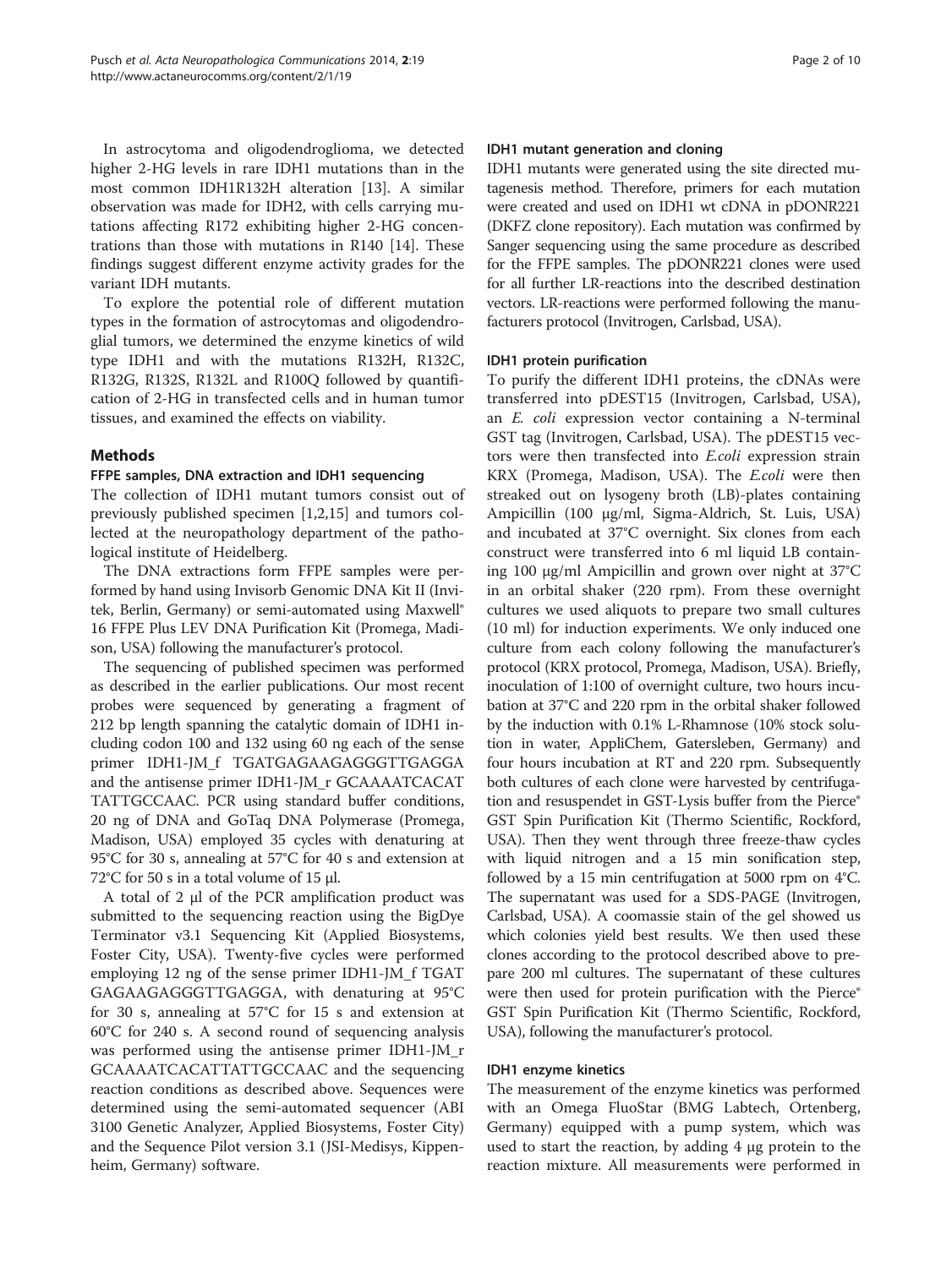96-well plates (BD Falcon, Franklin Lakes, USA) in a total volume of 100 μl at 37°C. The reaction mixture consisted of Tris–HCl pH 7.4 (50 mM),  $MgCl<sub>2</sub>$  (2 mM), NaCl (10 mM), BSA (0.05%), NADP+/NAPDH (10 mM or concentration row), and isocitrate/α-KG (10 mM or concentration row). As a negative control we used the same mixture, but without isocitrate or α-KG, depending on the  $K_M$  to be obtained. After the start of the reaction, a one second double orbital shaking (500 rpm) was used to mix the reaction. Thereafter, every two minutes data was obtained from each well measuring the NADPH production or consumption (Ex. 340 +/− 10 nm, Em. 440 +/− 10 nm), depending on the reaction analyzed. All measurements were done in triplicate and at least 15 data points of each reaction were used for  $K_M$  calculation. The mean of three independent measurements and the standard deviation of these is plotted for each  $K_M$ .

#### D-2-hydroxyglutarate

The 2-HG detection was performed with an enzymatic assay developed in our lab. Probe preparations and measurements were performed as described in [[16\]](#page-9-0).

D-2-hydroxyglutarate was obtained from Sigma Aldrich (St. Luis, USA) as disodium salt (catalogue number H8378).

Octyl-D-2-hydroxyglutarate was synthesized following the method reported by Xu et al. [\[12\]](#page-9-0) with slight modifications (detailed protocol for D-2-hydroxyglutarate synthesis, see Additional file [1](#page-8-0) and Additional file [2:](#page-8-0) Figure S1).

# Cell lines

All cell lines were achieved from the ATCC and cultured under standard culture conditions (37°C, 5% CO<sub>2</sub>) in DMEM medium with 1% Penicillin and Streptomycin and 10% fetal calf serum (all obtained from Gibco® Invitrogen, Carlsbad, USA).

For the generation of IDH1R132H overexpressing cells, IDH1R132H in the destination vector pDEST26 (N-terminal 6x His Tag) was used. LN229 cells were transfected with IDH1R132H in pDEST26 vector by Fugene 6 (Promega, Madison, USA) followed by picking of single cell clones. Single cell clones were selected with 2 mg/ml Gentamycin (Invitrogen, Carlsbad, USA). Clones that survived selection were analyzed for their expression of IDH1R132H by western blot. Clones H3 and H114 were chosen for further analysis, due to their different and stable expression levels of IDH1R132H.

For all experiments with the inducible expression system we used normal cell culture medium, but exchanged normal FCS with 10% Tet system approved FBS (Clontech, Mountain View, USA). To generate an inducible cell line we used the pT-REx-DEST system (Invitrogen, Carlsbad, USA). As a first step we transfected the cell line LN319 with pcDNA6/TR. From this transfection we generated single cell clones and tested their reliability by introducing EGFP in pT-REx-DEST30. We chose the clone with no GFP expression in tetracycline free media and with the highest expression after induction with 1 μM Doxycycline (Sigma-Aldrich, St. Luis, USA). This clone 09 (K09) was then used for all further experiments.

For the experimental setup we used LN319 K09 transfected with IDH1 wild type (wt), the different IDH1 mutants, and GFP in pT-REx-DEST30. All cell lines were seeded as described under proliferation analysis. For each cell line two triplicates were seeded. One was induced with 1 μg/ml Doxycycline, the other one was treated with the comparable amount of solvent (DMSO, Sigma-Aldrich, St. Luis, USA).

To generate cell lines which express IDH1 wt and mutant proteins, we used cDNAs in pMXs-GW-IRES-BsdR and transfected them into HEK293T cells with FuGene®. Cells were subsequently put under selection pressure, by adding 4 μg/ml Blasticidine S (Sigma-Aldrich, St. Luis, USA). As control we used GFP in pMXs-GW-IRES-BsdR.

#### Cell line analysis

For cell number analysis CellTiterGlo (Promega, Madison, USA) was used in 96-well plate format. All cells were seeded at a density of 5,000 cells/well and subsequently treated. Measurements were performed at the indicated time points following the manufacturer's protocol.

All migration assays were performed with Ibidis Culture-Inserts. In each well of the insert, 50,000 cells were seeded. After 24 h, the cells were treated with 10 μg/ml Mitomycin C (Sigma-Aldrich, St. Luis, USA) for 2 h, to avoid the influence of proliferation in the assay. Afterward, the inserts were removed leaving a gap of 500  $\mu$ m +/− 50  $\mu$ m. Cells were washed with PBS once and thereafter normal medium was applied. This medium was subsequently substituted with 2-HG at the given concentrations. The gap was microscopically documented at the start and the indicated time points. The pictures were analyzed with TScratch [\(http://chaton.](http://chaton.ethz.ch/software/) [ethz.ch/software/](http://chaton.ethz.ch/software/)) and the area closed after the indicated time point was plotted in the graph.

The soft agar assays were performed in 6-well plates. The wells were prepared with a 1% agar solution (Agar noble, US Biological, Salem, USA) as base agar. On top of this, 5,000 cells in 0.35% agar were seeded and grown for 14 days. The cells were stained with 0.00025% crystal violet solution and colonies  $> 1$  mm<sup>2</sup> were counted.

# Results

#### Distribution of IDH1 mutations in gliomas

Including data from a previous study [[2\]](#page-8-0) and on ongoing routine analysis of all diffuse astrocytoma and oligodendroglioma in the Department of Neuropathology at the University Heidelberg, the present series of IDH1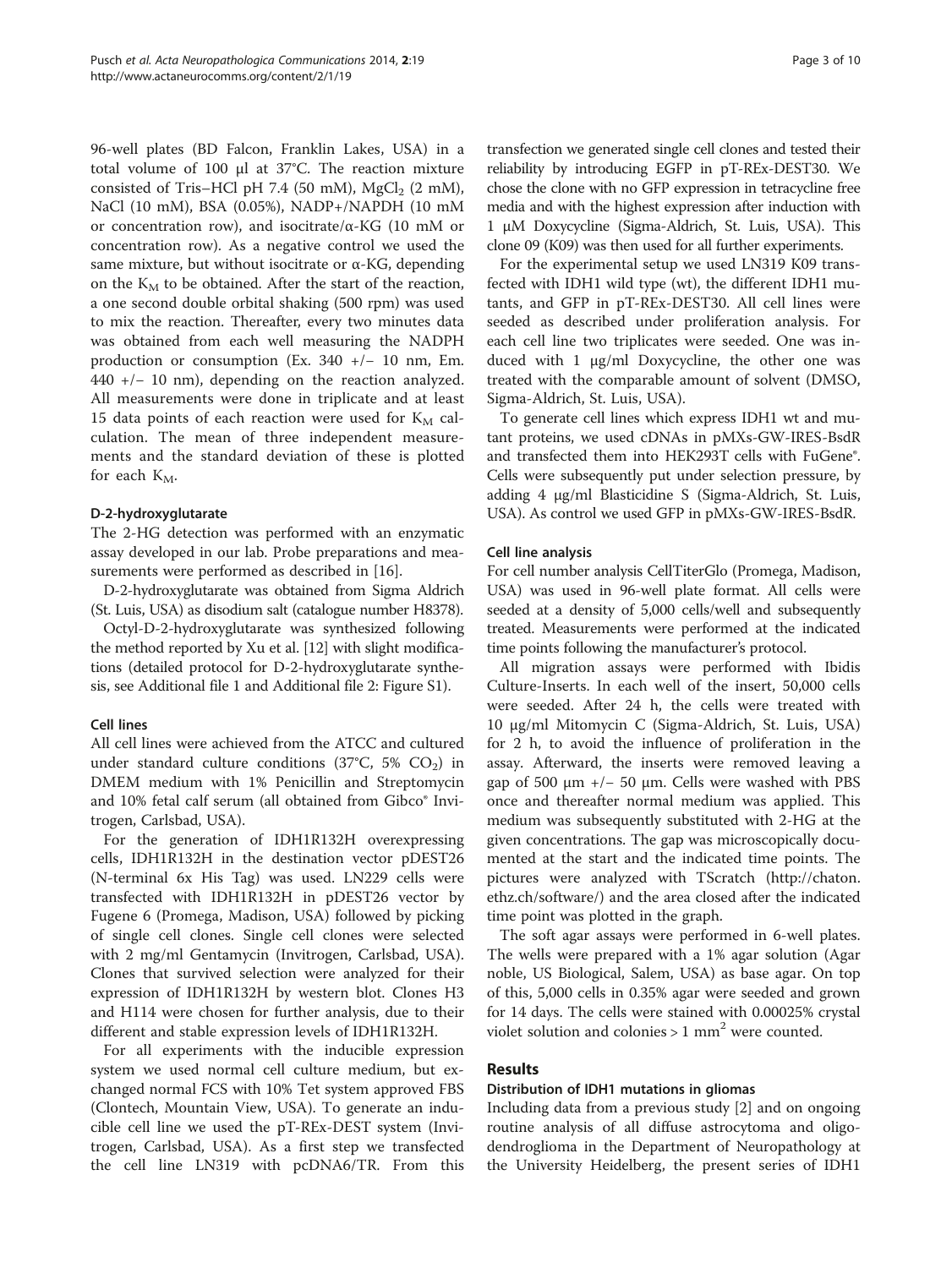

mutated gliomas comprises tumors from 1,976 patients. These 1,976 tumors represent only the immunohistochemical and sequence verified IDH1 mutant cases out of the whole collection of glial tumors in our department. The frequency of IDH1 mutations in these tumors decreases in the order R132H (91.5%), R132C (4.3%), R132G (1.9%), R132S (1.6%), R132L (0.6%) and R100Q (0.3%). Incidences of the mutations are given in Figure 1.

#### 2-HG in tumor tissue

We determined the amount of 2-HG in glioma tissue. The limiting step of our analyses was the low incidence

of IDH1 mutations in gliomas other than R132H. Sufficient formalin fixed and paraffin embedded tissue was available from 9 tumors with R132C, 6 tumors with R132G and 1 each with R132S and R132L. Due to loss of 2-HG during the processing up to paraffin embedding [[13\]](#page-9-0), only approximate values for 2-HG could be determined. Lowest 2-HG levels were detected in tumors with R132H followed by R132C and then R132G. The single tumors with R132S and R132L mutation also exhibited high levels of 2-HG. No 2-HG was detected in 5 control glioma samples without IDH1 mutation. The data is shown in Figure 2.

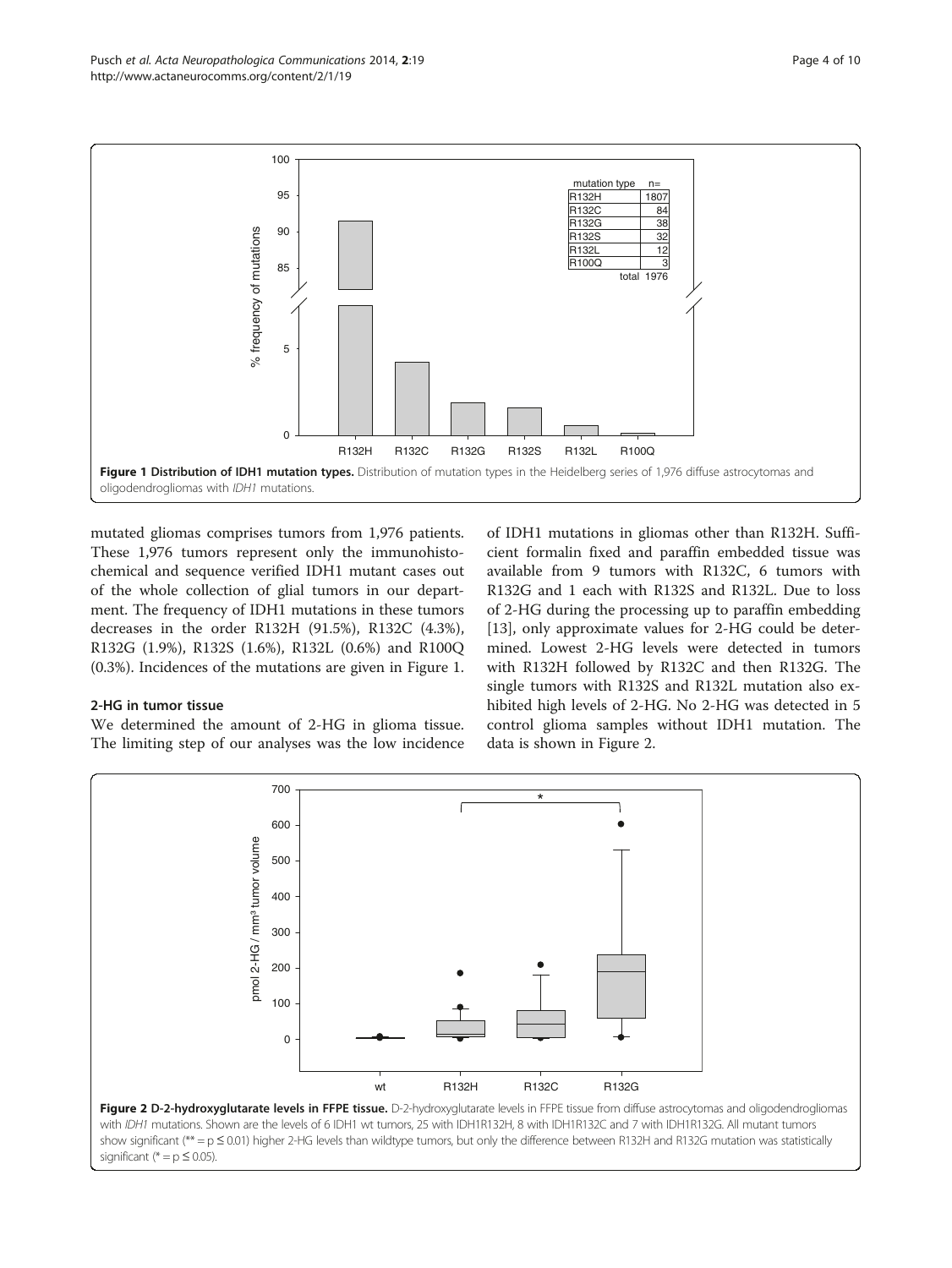#### <span id="page-4-0"></span>Enzyme kinetics

Recombinant expression of proteins with IDH1 mutations followed by purification enabled the determination of Michaelis constants for each mutant protein with the substrate  $\alpha$ -KG. A high K<sub>M</sub> of  $\alpha$ -KG was observed for the R132H mutation (243.7 μM) whereas lower  $K_M$ 's were seen for R132G (67.4 μM), R132C (33.7 μM), R132S (26.1  $\mu$ M) and R132L (11.8  $\mu$ M). Data is shown in Figure 3A.

The very rare R100Q mutation exhibited a high  $K_M$ of (3671.1 μM). This was the only mutated IDH1 protein for which a Michaelis constant for isocitrate was

detected ( $K_M$  = 2724.0  $\mu$ M) (Figures 3A and 3B). To further validate this data, we transfected HEK293T cells with all different IDH1 variants and determined the cellular 2-HG level (Figure 3C). As expected the R132C mutant produced more 2-HG than R132H mutant. Also, the other mutants R132G, R132S and R132L all produced more than R132H. However, the 2-HG concentration measured did not exactly correspond to the  $K_M$  values determined. The 2-HG concentration from R100Q was as low as expected, ranging below that from R132H. To exclude the possibility that the different 2-HG concentrations are due to differential expression

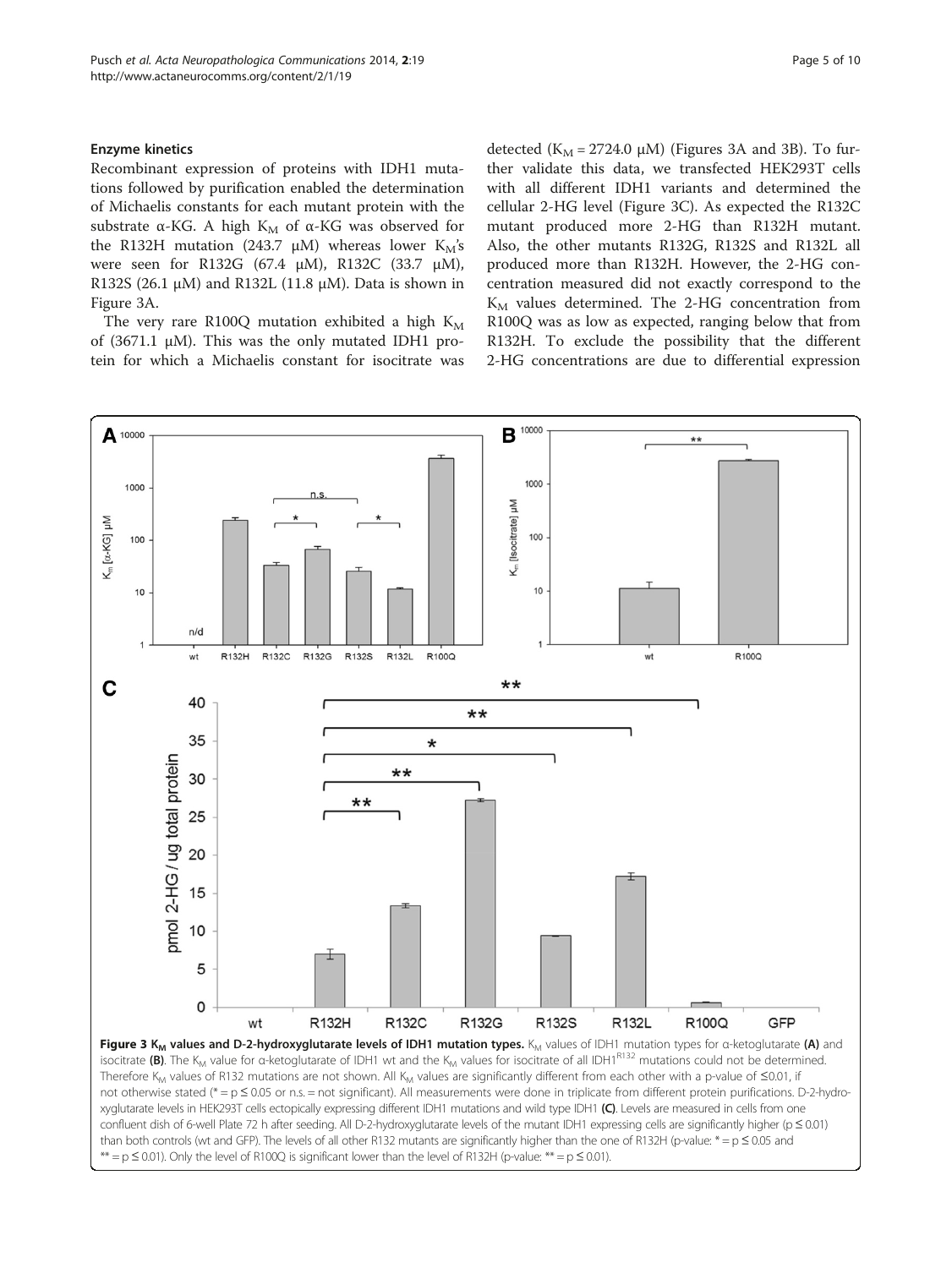<span id="page-5-0"></span>of the respective mutant proteins or different protein stabilities, we performed a western blot demonstrating comparable protein quantity (Additional file [3:](#page-8-0) Figure S5).

#### Cell viability dependence on 2-HG concentration

Viability upon exogenous exposure to 2-HG was tested using immortalized human astrocytes, HEK293T cells, and seven glioma lines (LN18, LN229, LN319, A172, U87, U373, T98G) by addition of cell permeable octyl-2- HG to medium [\[12](#page-9-0)]. To determine the concentration range to be used, we calculated the molar 2-HG concentrations in the tumor specimens from previous reports [[17,18\]](#page-9-0) and our tumor material. For converting concentrations given in μmol/g to molarities we assumed brain tumor tissue density to be similar to normal human brain tissue measuring  $1.054$  +/- 0.014 g/cm<sup>3</sup> [\[19](#page-9-0)]. On this basis, 2-HG concentrations in brain tumor tissues range from 0.1–126 mM. We, therefore, added cell permeable octyl-2-HG to cell medium in concentrations

ranging from 100 μM to 150 mM. All cell lines challenged perished at 2-HG concentrations of 7.5 mM and above. Therefore, only data using octyl-2-HG concentrations ranging from 250 μM to 7.5 mM are shown in Figure 4A.

Due to the high toxicity of octyl-2-HG we switched to the less cell permeable sodium salt of 2-HG, because we aimed for more physiological concentrations in our experiments. We added this 2-HG to HEK293T, human astrocytes and LN229 in concentrations ranging from 500 μM to 50 mM. Concentrations at the low end from 500 μM to 1 mM had no significant effect on proliferation. From 2.5 mM to 50 mM, increasing toxicity was observed with LN229 being more resistant than HEK293T and human astrocytes (Figure 4B).

In order to test the effect of endogenous 2-HG we transfected LN229 with pDEST26 containing an IDH1R132H construct. Two clones H3 and H114 were established by single cell cloning, both stably producing 2-HG, albeit



lines (A). D-2-hydroxyglutarate mediated toxicity in different cell lines (B). Toxicity was measured 48 h after treatment. Plotted are the relative cell numbers in % compared to the corresponding untreated control. D-2-hydroxyglutarate levels in LN229 glioma cell line and two LN229 glioma cell subclones H3 and H114 overexpressing different protein levels of R132H (C). All D-2-hydroxyglutarate levels are significantly different from each other (p ≤ 0.01). Proliferation of LN229 glioma cell line and of two LN229 glioma cell subclones H3 and H114 overexpressing different protein levels of R132H (D). The relative cell numbers were determined 48 h after seeding and are plotted in % compared to the corresponding control. The enhanced proliferation of subclone H3 is not significant compared to the parental line, but the reduced proliferation of subclone H114 is statistically significant compared to both other lines ( $p \le 0.01$ ).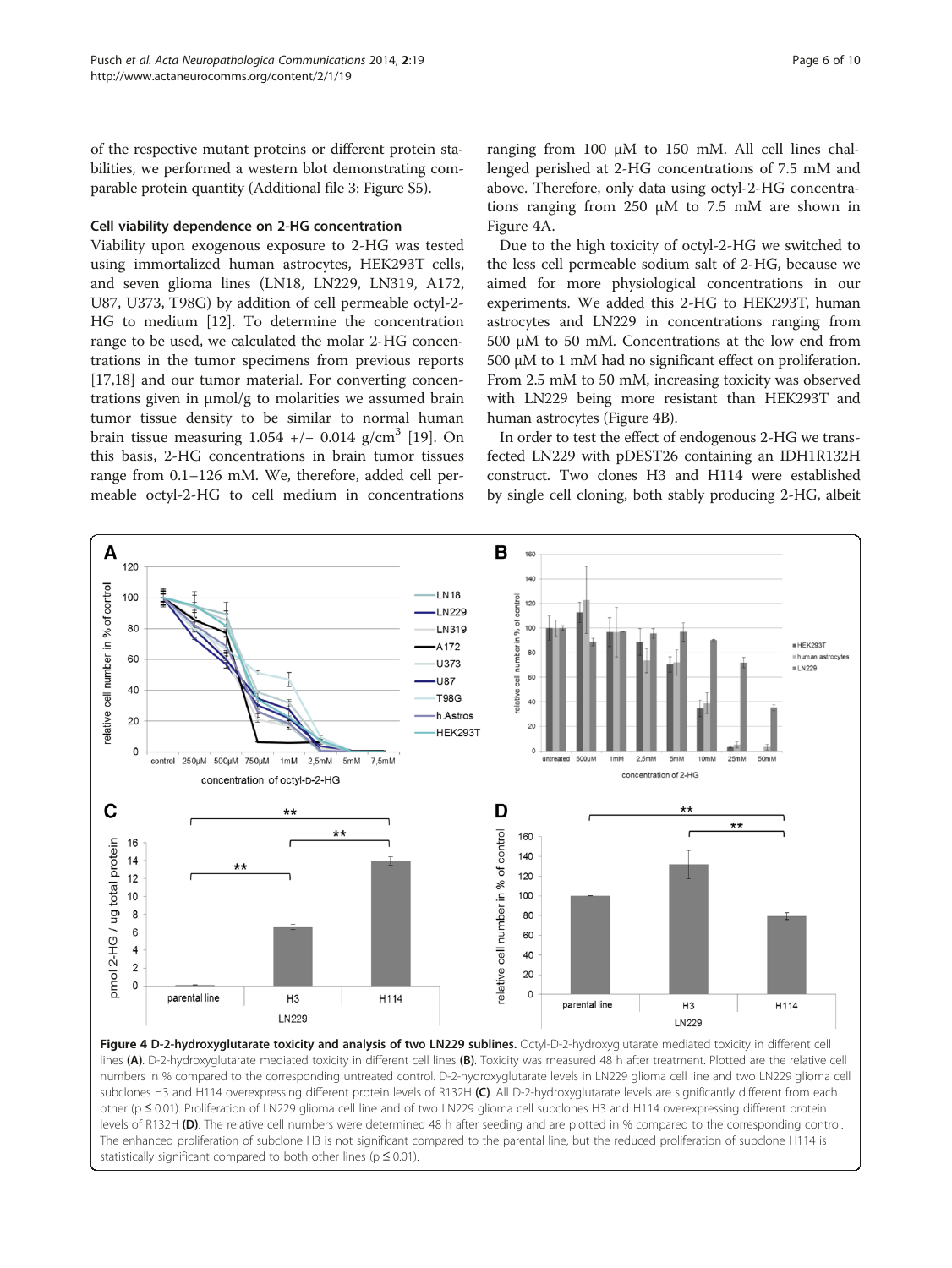at different levels. Clone LN229 H3 contained 6.58 pmol 2-HG/μg total protein, a concentration not significantly affecting proliferation. In fact, a trend for higher proliferation was noted. In contrast, clone LN229 H114 containing 13.94 pmol 2-HG/μg total protein exhibited a significant reduction of proliferation (Figures [4D](#page-5-0)).

# Concentration dependent toxicity of different IDH1 mutations

We transfected in LN319 and HEK293T cells with pcDNA6/TR and selected single colonies. This was done to have cell lines with high expression of TR (tet repressor) sufficient for silencing pT-Rex-DEST30 prior to induction with Doxycycline.

We cloned IDH1 wt, all the R132 mutants and the R100Q mutant in pT-Rex-DEST30, and transfected these constructs into LN319 and HEK293T containing pcDNA6/ TR. Then, the expression of the respective mutant IDH protein was induced.

Induction of R132H had no effect on proliferation in LN319, but in HEK293T it lead to a reduction in growth. Induction of all the mutations with lower  $K_M$  for α-KG resulted in reduced cell growth in both lines. As expected, expression of the R100Q mutation, producing low levels of 2-HG, also had no effect on growth in LN319. Neither expression of wt IDH1 protein nor of GFP affected cell growth in LN319. Results of growth kinetics for the different transfectants are shown in Figure 5.

# Effect of 2-HG concentration on migration and colony formation

Wound healing assays were performed employing LN229 and different concentrations of 2-HG. In addition, we

performed this assay employing LN229 H3 and LN229 H114 cells with ectopic expression of mutant R132H IDH protein at different levels. Addition of 2-HG at low concentration of 100 μM resulted in enhanced migration, which was less pronounced at higher concentrations of 10 mM. LN229 H3 showed a migration rate higher than the parental LN229 while LN229 H114 did not differ from LN229 in this respect (Figure [6A](#page-7-0)).

Colony formation in soft agar was augmented upon exposure to 2-HG in moderate concentrations. Concentrations of 100 μM and 10 mM 2-HG in medium both resulted in an increase of colonies by 61% and 59%, respectively. LN229 H3 containing 6.58 pmol 2-HG/μg total protein exhibited a 3-fold increase in colony formation. In contrast, LN229 H114 containing 13.94 pmol 2-HG/μg total protein did not form significantly more colonies than LN229 without treatment (Figure [6](#page-7-0)B).

# **Discussion**

The IDH1 mutation of the R132H type by far outnumbers the other IDH1 mutations in diffuse astrocytic and oligodendroglial tumors. In order to provide a hypothesis for this lopsided distribution, we characterized biochemical features of different IDH1 mutations, analyzed native tumors and performed experiments addressing the effects of different mutations on in vitro systems.

Common to all IDH1 mutations is acquisition of a neoenzymatic activity with the ability to convert α-KG to 2-HG. Thus, we determined the Michaelis constants of mutated IDH proteins for the substrate  $\alpha$ -KG. We detected the highest  $K_M$  for  $\alpha$ -KG in protein carrying the R132H mutation followed by R132G, R132C, R132S and R132L (Figure [3](#page-4-0)). While increased 2-HG levels are

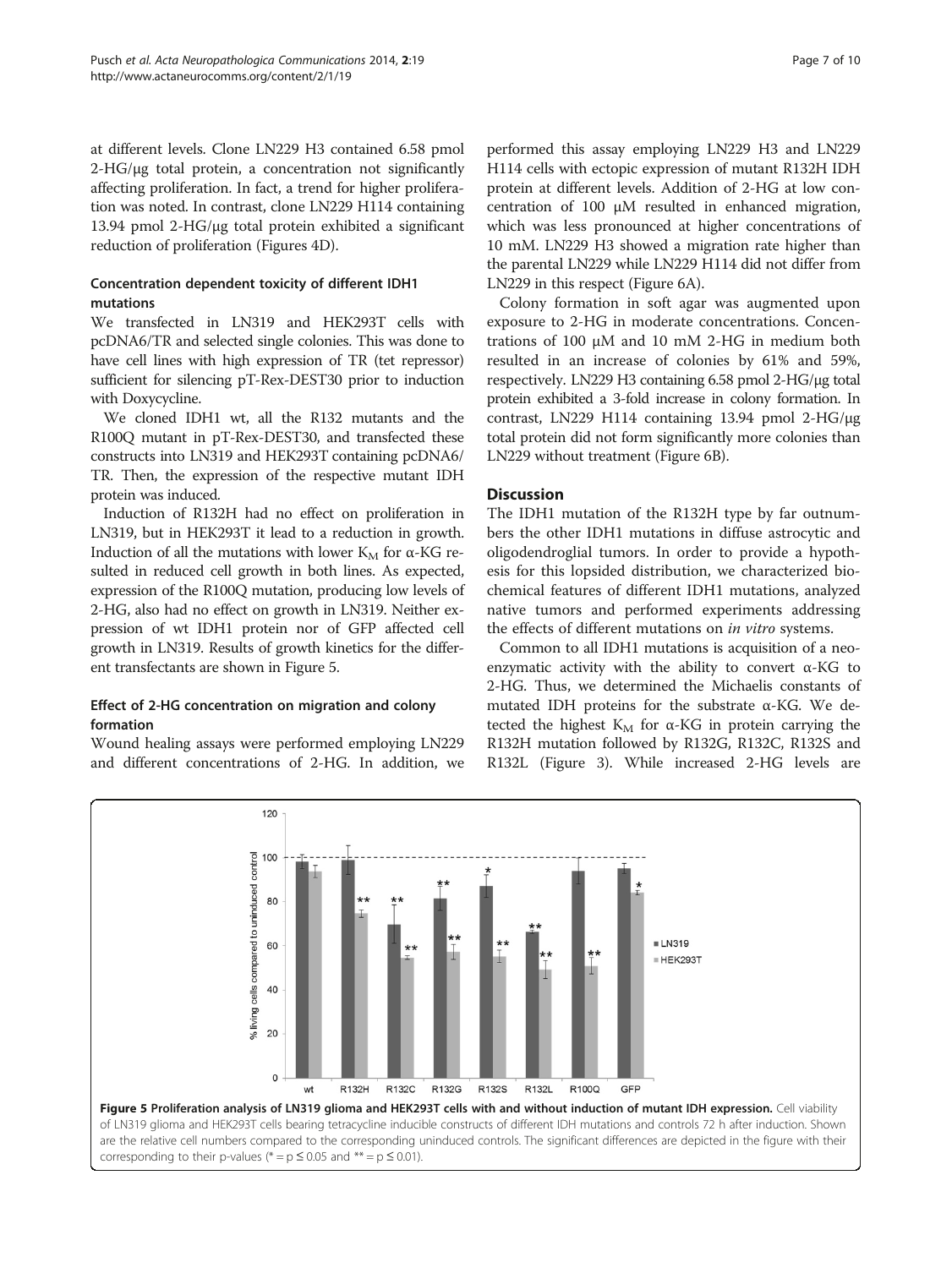<span id="page-7-0"></span>Pusch et al. Acta Neuropathologica Communications 2014, 2:19 Page 8 of 10 http://www.actaneurocomms.org/content/2/1/19



expected to provide a selection advantage for early tumor cells, it should be kept in mind that high 2-HG levels may be toxic. Thus, positive discrimination for a mutation type resulting in a protein with moderate activity for features beneficial at low but potentially deleterious at high dose is well compatible with a selection process.

A beneficial effect of moderately increased 2-HG on proliferation (cell line LN229 H3, 6.58 pmol 2-HG/μg total protein) is demonstrated in Figure [4D](#page-5-0). In contrast, strongly increased 2-HG levels (cell line LN229 H114,

13.94 pmol 2-HG/μg total protein) did not favor proliferation. Similarly, migration could be increased for LN229 by 100 μM 2-HG in the medium and slightly less by 10 mM 2-HG in the medium. Moreover, the cell line LN229 H3 with moderately induced 2-HG production exhibited increased migration compared to LN229. LN229 H114, with higher 2-HG production, did not migrate significantly faster than LN229 (Figure 6A). Likewise, colony formation was strongly supported by moderate 2-HG concentrations in the LN229 and subclone LN229 H3. In contrast, LN229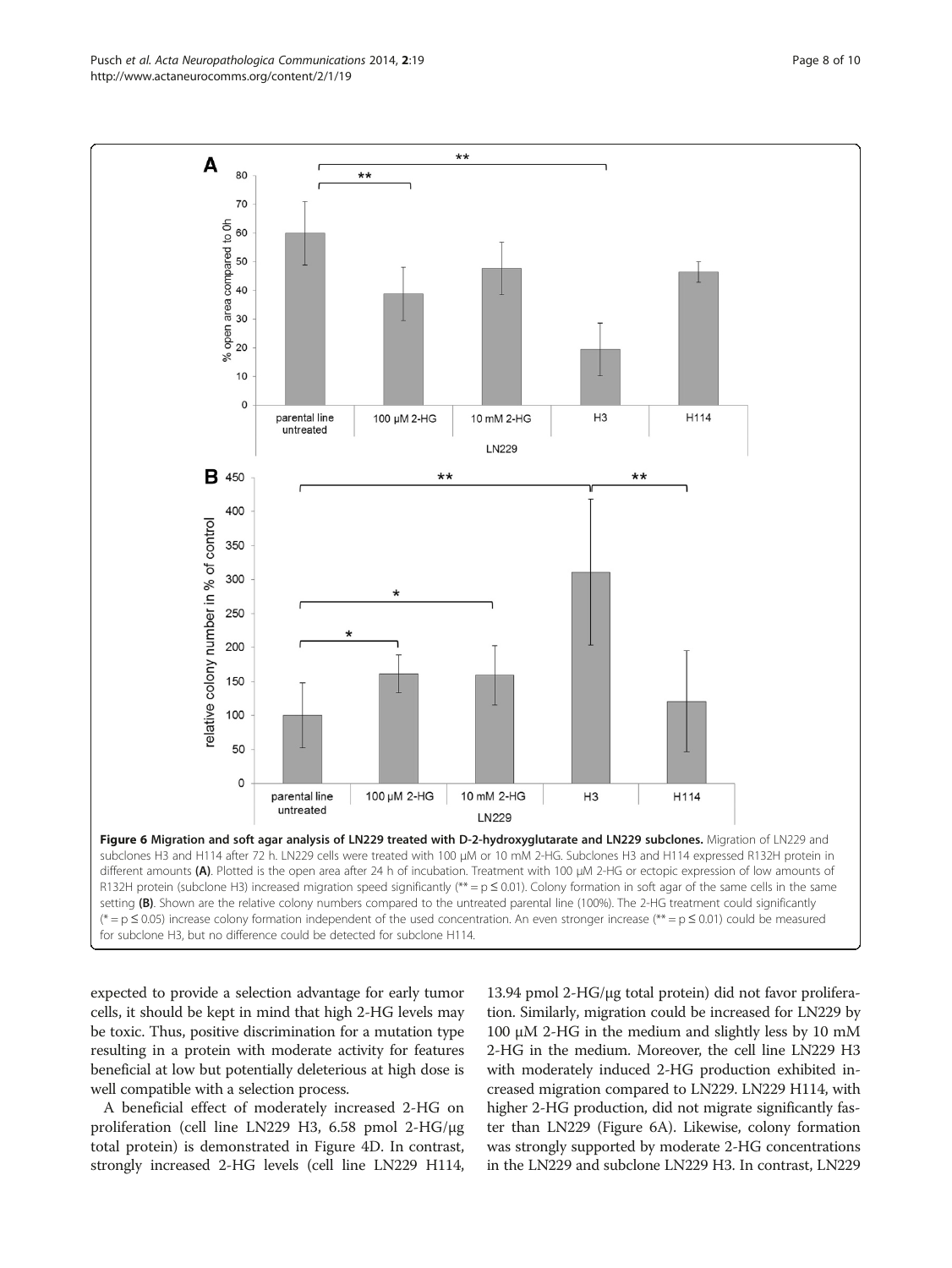<span id="page-8-0"></span>H114, producing high levels of 2-HG, exhibited no benefit (Figure [6](#page-7-0)B).

To test the effect of 2-HG on viability of cells we added 2-HG, or the more cell permeable octyl-2-HG [[12](#page-9-0)], to culture medium. In our models employing human astrocytes and HEK293T,  $LD_{50}$  for 2-HG was determined for concentrations between 5 mM and 10 mM while the  $LD_{50}$  for LN229 was approximately 50 mM (Figure [4B](#page-5-0)). In the same cell lines and several more, the  $LD_{50}$  for octyl-2-HG was reached at approximately 750 μM (Figure [4](#page-5-0)A). Moreover, transfection and induction of the different IDH1 mutations into LN319 cells demonstrated no influence on proliferation for R132H; however, the other mutations with lower K<sub>M</sub> for α-KG inhibited proliferation. These findings demonstrated considerable cell toxicity of 2-HG.

To further support this hypothesis we analyzed the amount of 2-HG in formalin fixed and paraffin embedded brain tumors harboring different IDH mutations. The limiting step of our analyses was the low incidence of IDH1 mutations other than R132H in gliomas. The detection of moderately increased 2-HG levels in tumors with the IDH1R132H mutation and higher levels in the rare mutation types matched well with the different affinities for α-KG of the respective mutations.

Thus, in glioma cells we demonstrate beneficial effects of moderate 2-HG concentrations for proliferation, migration and colony formation and toxic effects on these readouts for high 2-HG concentrations. This would well match a model favoring an IDH1 mutation with an intermediate  $K_M$  for  $\alpha$ -KG.

These findings may explain the strong preponderance of the IDH1R132H mutation type in glioma.

Both exo- and endogenous mechanisms affect types of mutation in DNA. Sporadic primary brain tumors in humans have not been shown to be associated with typical exogenous DNA damage such as ultraviolet-induced DNA-damage or that following exposure to carcinogens. It is unresolved whether accumulation of distinct mutations such as IDH1 originates from an endogenously mediated increase or a specific failure of repairing this distinct alteration. In low grade glioma, cytosine to thymidine transitions constitute the most frequent mutation type on the single nucleotide level [\[20\]](#page-9-0). R132H facilitated by a CGT to CAT change corresponds to a C to T transition on the reverse strand. On the other hand, R132C facilitated by CGT to TGT is based on this transition on the coding strand. Neglecting potential repair of the C to T transition on the reverse strand during replication, R132H and R132C could be expected to occur with comparable frequency. This holds true for these mutations in acute myeloid leukemia [5[,21\]](#page-9-0). In contrast, IDH1R132H dominates in diffuse gliomas and R132C appears to be the most frequent mutation in chondrosarcoma [6,7] and intrahepatic cholangiocarcinoma [\[8,22](#page-9-0)]. Thus, the strong bias for IDH1R132H mutation in astrocytoma and oligodendroglioma may support a selection bias for this alteration.

#### Conclusion

We determined significantly different enzymatic activities for distinct IDH1 mutations and provide a selection based hypothesis for the preponderance of the IDH1R132H mutation in astrocytoma and oligodendroglioma.

# Additional files

[Additional file 1:](http://www.biomedcentral.com/content/supplementary/2051-5960-2-19-S1.pdf) d-2-hydroxyglutarate synthesis.

[Additional file 2: Figure S1.](http://www.biomedcentral.com/content/supplementary/2051-5960-2-19-S2.pdf) Synthetic route to octyl-D-2-HG. [Additional file 3: Figure S5.](http://www.biomedcentral.com/content/supplementary/2051-5960-2-19-S3.pdf) Western blot analysis of overexpression cell lines.

#### Competing interests

AvD, JB and SP hold a patent for the enzymatic D-2-hydroxyglutarate detection assay. All other authors declare that they have no competing interests.

#### Authors' contributions

Conceived and designed the experiments SP. Generated mutant proteins and vectors SP, inducible cell line JL SP, over expression cell lines SW AB SP. Performed soft agar assay and migration assay LS, proliferation analysis SP, enzyme kinetics AB JL JB, 2-HG detection assay AB JB, octyl-2-HG synthesis AM, database analysis AvD, statistical analysis LS SP. Wrote the manuscript AvD LS SP. All authors read and approved the final manuscript.

#### Author details

<sup>1</sup>German Consortium of Translational Cancer Research (DKTK), Clinical Cooperation Unit Neuropathology, German Cancer Research Center (DKFZ), INF 280, Heidelberg D-69120, Germany. <sup>2</sup>Department of Neuropathology Institute of Pathology, INF 224, Ruprecht-Karls-University Heidelberg, Heidelberg D-69120, Germany. <sup>3</sup>Cancer Drug Development, German Cancer Research Center (DKFZ), INF 580, Heidelberg D-69120, Germany.

#### Received: 16 December 2013 Accepted: 24 January 2014 Published: 14 February 2014

#### References

- 1. Balss J, Meyer J, Mueller W, Korshunov A, Hartmann C, von Deimling A: Analysis of the IDH1 codon 132 mutation in brain tumors. Acta Neuropathol 2008, 116:597–602.
- 2. Hartmann C, Meyer J, Balss J, et al: Type and frequency of IDH1 and IDH2 mutations are related to astrocytic and oligodendroglial differentiation and age: a study of 1010 diffuse gliomas. Acta Neuropathol 2009, 118:469–474.
- 3. Yan H, Parsons DW, Jin G, et al: IDH1 and IDH2 mutations in gliomas. N Engl J Med 2009, 360:765–773.
- 4. Mardis ER, Ding L, Dooling DJ, et al: Recurring mutations found by sequencing an acute myeloid leukemia genome. N Engl J Med 2009, 361:1058–1066.
- 5. Paschka P, Schlenk RF, Gaidzik VI, et al: IDH1 and IDH2 mutations are frequent genetic alterations in acute myeloid leukemia and confer adverse prognosis in cytogenetically normal acute myeloid leukemia with NPM1 mutation without FLT3 internal tandem duplication. J Clin Oncol 2010, 28:3636–3643.
- 6. Amary MF, Bacsi K, Maggiani F, et al: IDH1 and IDH2 mutations are frequent events in central chondrosarcoma and central and periosteal chondromas but not in other mesenchymal tumours. J Pathol 2011, 224:334–343.
- 7. Arai M, Nobusawa S, Ikota H, Takemura S, Nakazato Y: Frequent IDH1/2 mutations in intracranial chondrosarcoma: a possible diagnostic clue for its differentiation from chordoma. Brain Tumor Pathol 2012, 29:201–206.